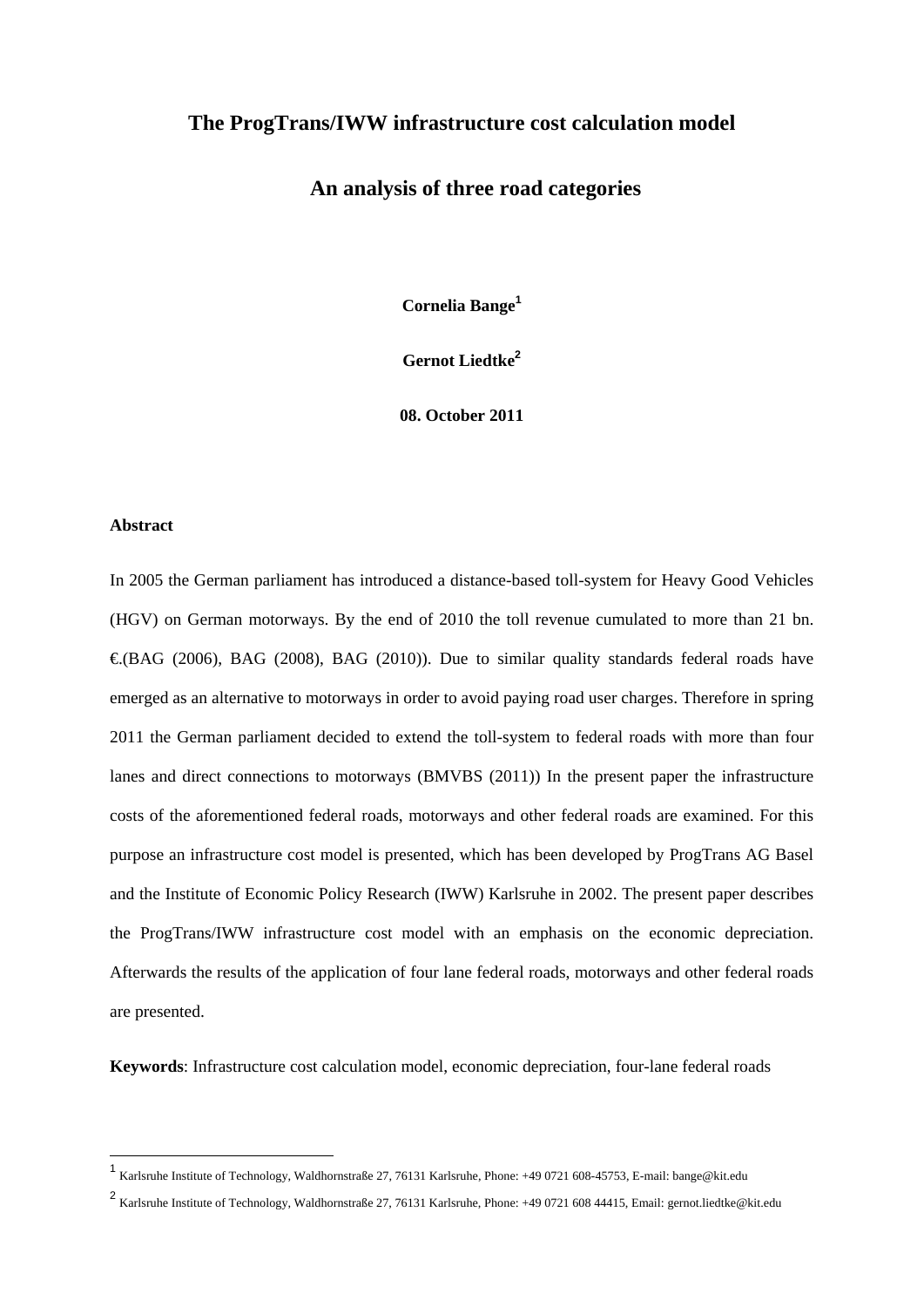# **1. Introduction**

Since introducing a distance-based toll system for Heavy Good Vehicles (HGV) in Germany in 2005 the toll revenues have amounted to more than 21 bn.  $\epsilon$ (BAG (2006), BAG (2008), BAG (2010)) Due to similar quality standards federal roads have emerged as alternatives to motorways in order to avoid paying road user charges. Therefore in spring 2011 the German parliament decided to extend the tollsystem to defined federal roads with more than four lanes and direct connections to motorways BMVBS (2011). For the determination of the adequate road user charges the ProgTrans AG Basel and the Institute of Economic Policy Research have been commissioned by the German Ministry of Transport, Building and Urban Development. The present paper introduces the ProgTrans /IWW infrastructure cost model by explaining the model's premises with an emphasis on the economic depreciation. Afterwards different calculation steps are introduced before presenting the results about a infrastructure cost comparison of different road types.

## **2. The ProgTrans/IWW Infrastructure Cost Model**

The ProgTrans/IWW Infrastructure cost model has been developed in 2002. It has already served as a basis for calculating adequate road user charges in 2003 (ProgTrans/IWW (2002)) and 2007 (ProgTrans/IWW (2007)). In contrast to previous infrastructure cost model, this model is characterised by following premises.

# **2.1 Premises**

This infrastructure cost model implies a theoretical business model of a public enterprise**.** Thus financing on terms of public market conditions is feasible. Further the public enterprise is required to maintain a long-term high-quality and self-financing road infrastructure, which is reflected in a fullcost calculation and a long-term maintenance of the network's assets. (ProgTrans/IWW (2007))

Moreover the infrastructure cost model fulfils the premise of a market-based, sustainable appraisal affecting the asset evaluation, depreciation and interest determination. This premise is implemented in the infrastructure cost model by using the concept of economic depreciation. Thereby, the marketoriented valuation is regarded by current depreciated values. Based on this valuation the reinvestment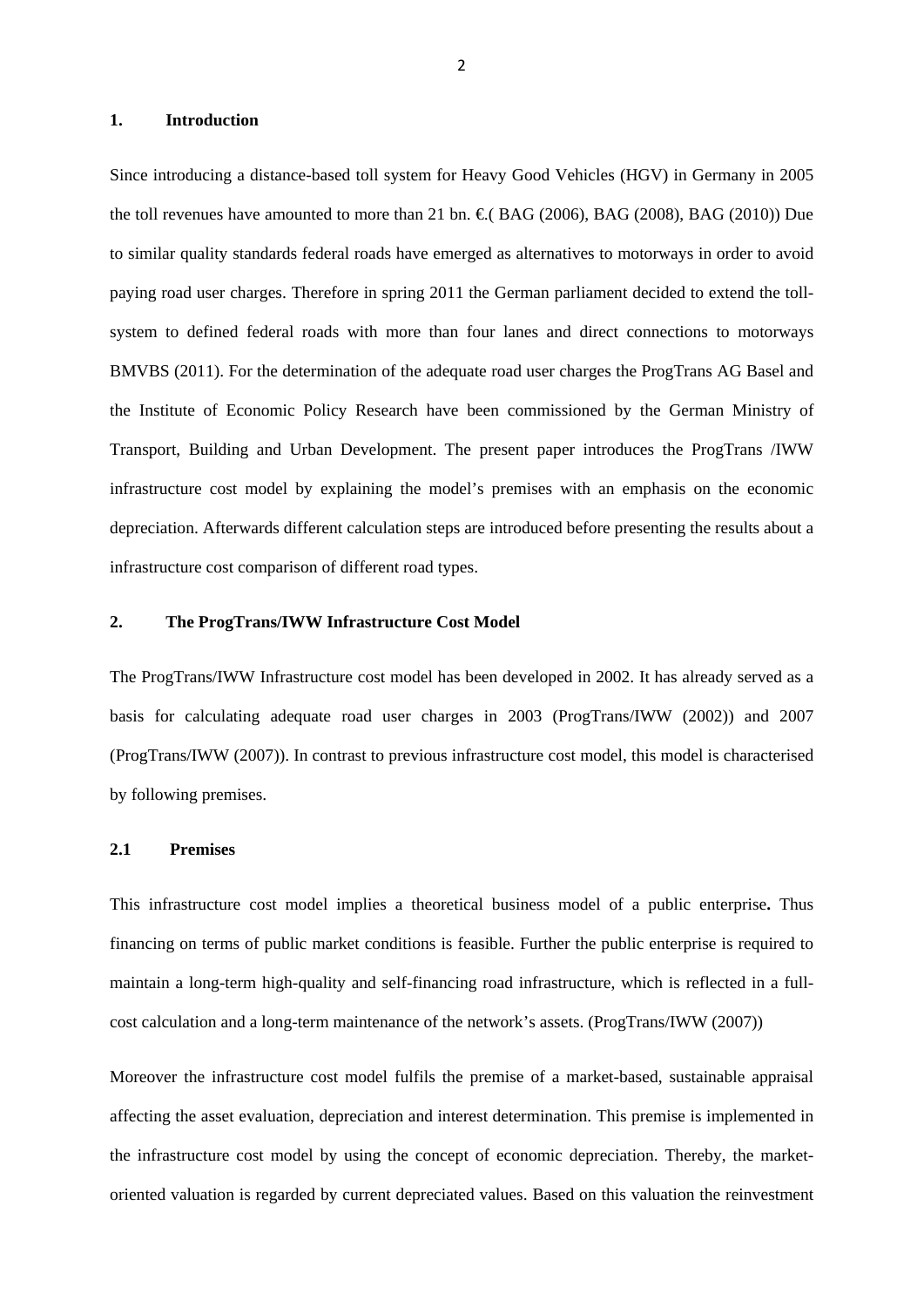cycles are determined in order to maintain a long-term high quality infrastructure. (ProgTrans/IWW (2011))

A further premise is the efficient and fair cost allocation to individual user categories. Efficiency, in terms of cost allocation, means using existing infrastructure capacities (static efficiency) as well as an extension of the network according to demand (dynamic efficiency). Economic fairness can be subdivided into usage-based, intergenerational and causative fairness. Usage-based fairness exists if the deterioration caused by a user category can be clearly assigned to that user group. Intergenerational fairness means that a user generation bears only costs proportionately to their individual usage period. Causative fairness is met if a user category, which is responsible for the design or provision of infrastructure elements, bears proportionate costs, even if this user category does not use the infrastructure itself. (ProgTrans/IWW (2007))

A way to implement the premises intergenerational fairness and sustainability of substance is to use the economic depreciation. It is an open depreciation method, so that changes of infrastructure costs resulting from changes in prices, quality or safety rules can be taken into account. Roads are characterized by very long service lives with changing economic, technical and political conditions and they are prone to unexpected failures. These exogenous changes can be considered in the valuation of the net stock of fixed assets by special depreciations or appreciations. (ProgTrans/IWW (2011))

For this purpose the gross asset GA(t) is evaluated by current replacement prices at the beginning of the period t. By subtracting the loss in value from the gross asset, the net asset on period t is calculated. The loss in value is based on engineering specifications. It is defined by residual service time or load divided by the total performance (ProgTrans/IWW (2011), p. 4f.):

 $NA(t) = GA(t) * \frac{T-t}{T}$ 

| NA(t)        | net assets at time t  |
|--------------|-----------------------|
| GA(t)        | gross asset at time t |
| т            | total service life    |
| $\mathbf{f}$ | period t              |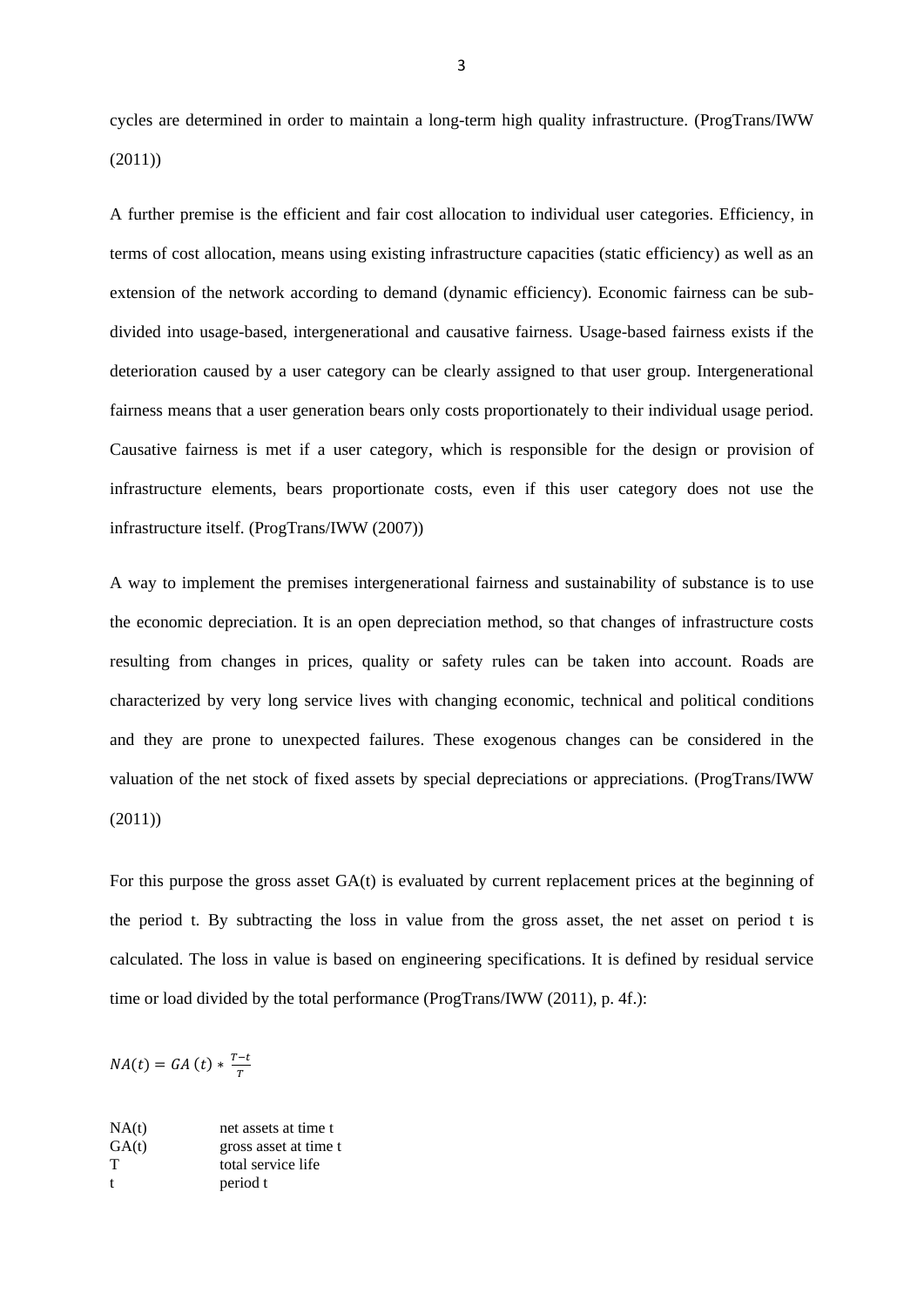The depreciation in period t is calculated by the difference of the net asset at the beginning and at the end of period t. Moreover reinvestments in period t reduce the depreciation.

$$
D(t) = NA(t-1) - NA(t) + RI(t)
$$

| D(t)  | economic depreciation in period t |
|-------|-----------------------------------|
| NA(t) | net assets in time t              |
| RI(t) | reinvestments in period t         |
| t     | period                            |

Assuming a linear abrasion the depreciation D(t) in period t is (Knieps et. al (2000)):

$$
D(t) = GA(t-1) * \frac{T-t-1}{T} - GA(t) * \frac{T-t}{T} + RI(t)
$$

| D(t)         | economic depreciation in period t |
|--------------|-----------------------------------|
| GA(t)        | gross assets in period t          |
| RI(t)        | reinvestments in period t         |
| T            | total service life                |
| $\mathbf{f}$ | period t                          |
| RI(t)        | reinvestments in period t         |
|              |                                   |

The application of an economic depreciation has several advantages.

When using an economic depreciation a synthetic method can be applied for the evaluation of transport infrastructure. This method is based on detailed inventory data, which is evaluated with unit prices from real infrastructure investments. Thus, the results correspond to the current costs of asset acquisitions. Furthermore there is no necessity of reconstructing historical data about acquisition expenses. Statistical breaks during decades of infrastructure's service life can make this undertaking very difficult. For instance, due to the German reunification there is no complete data basis for the infrastructure in East Germany. (ProgTrans/IWW (2011), p. 6)

Success neutrality is an International Accounting Standard, requiring that the sum of all depreciation values and interest equal the initial investment expenses. Thus it contains no element of profit or loss. In this way market changes do not affect the present value of the cumulated depreciations and interest. Hence, the success neutrality allows a very flexible integration of long-term trends in the asset valuation. In order to comply with the requirements of the success neutrality the economic depreciation uses a nominal interest rate. (Knieps et. al. (2000)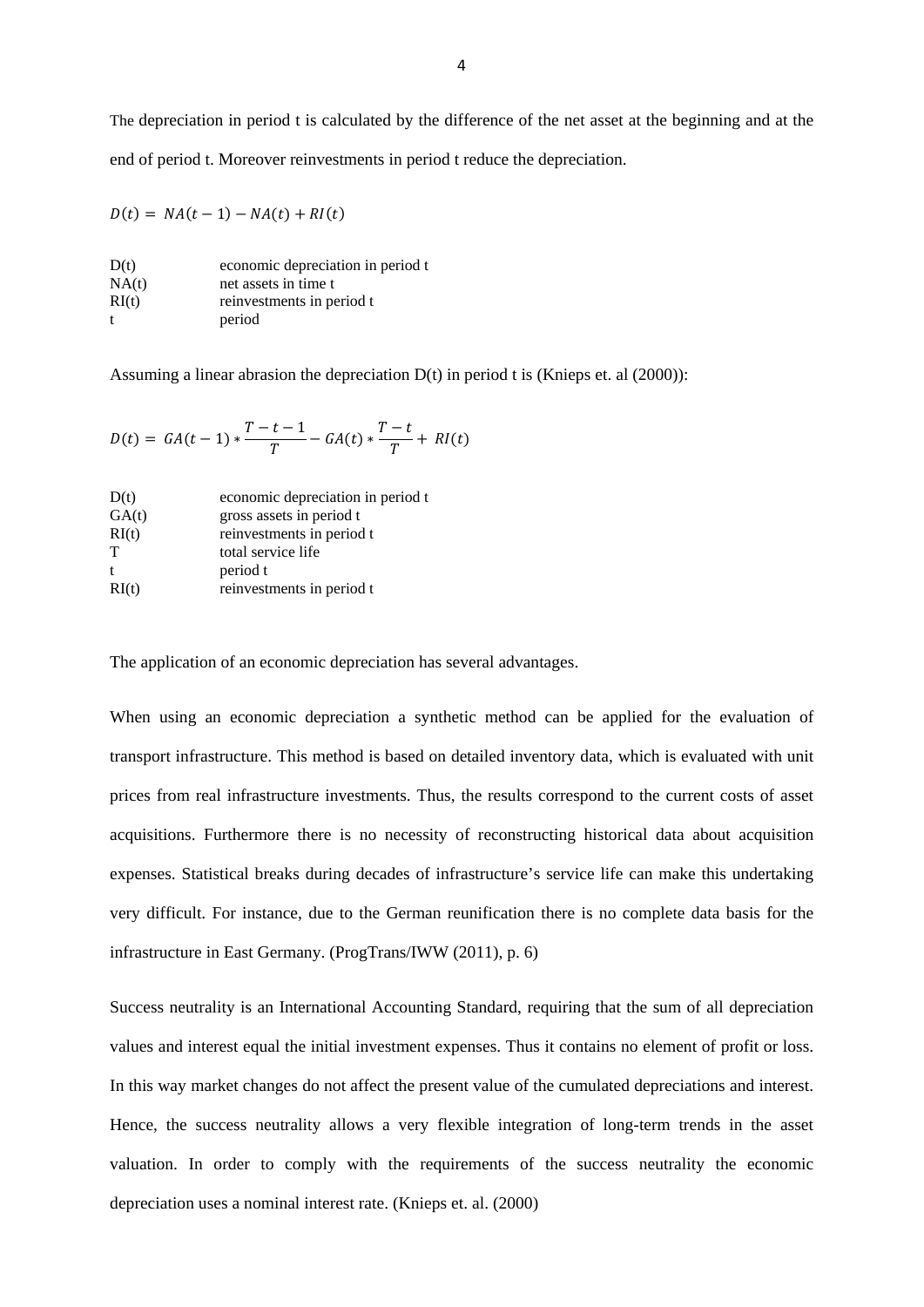In line with the principles of the ProgTrans/IWW infrastructure model the economic depreciation method fulfils the premises intergenerational fairness and sustainability of substance.

The economic depreciation meets the premise of intergenerational fairness by equally distributing the costs among all user generations. In contrast, in a linear depreciation the first user generation bears relatively more capital costs than the following generations. Furthermore, following user generations have to bear higher costs after reinvestments because of increasing prices-, quality- and safetyrequirements, which are not considered in the linear depreciation. (ProgTrans/IWW (2011), see figure 1 as an example for capital costs of bridges)



**Figure 1: Comparison of economic and linear depreciation** 

Additionally the economic depreciation fulfils the premise of sustainability of substance**.** This premise is met, if the toll revenues suffice to ensure a long-term powerful road infrastructure. Also the depreciation method, which uses replacement costs, considers changes in prices and quality up to the current period. However, it does not ensure intergenerational fairness, because future costs are shifted into the present. (ProgTrans/IWW (2011), see figure 2)

Source: ProgTrans/IWW (2011)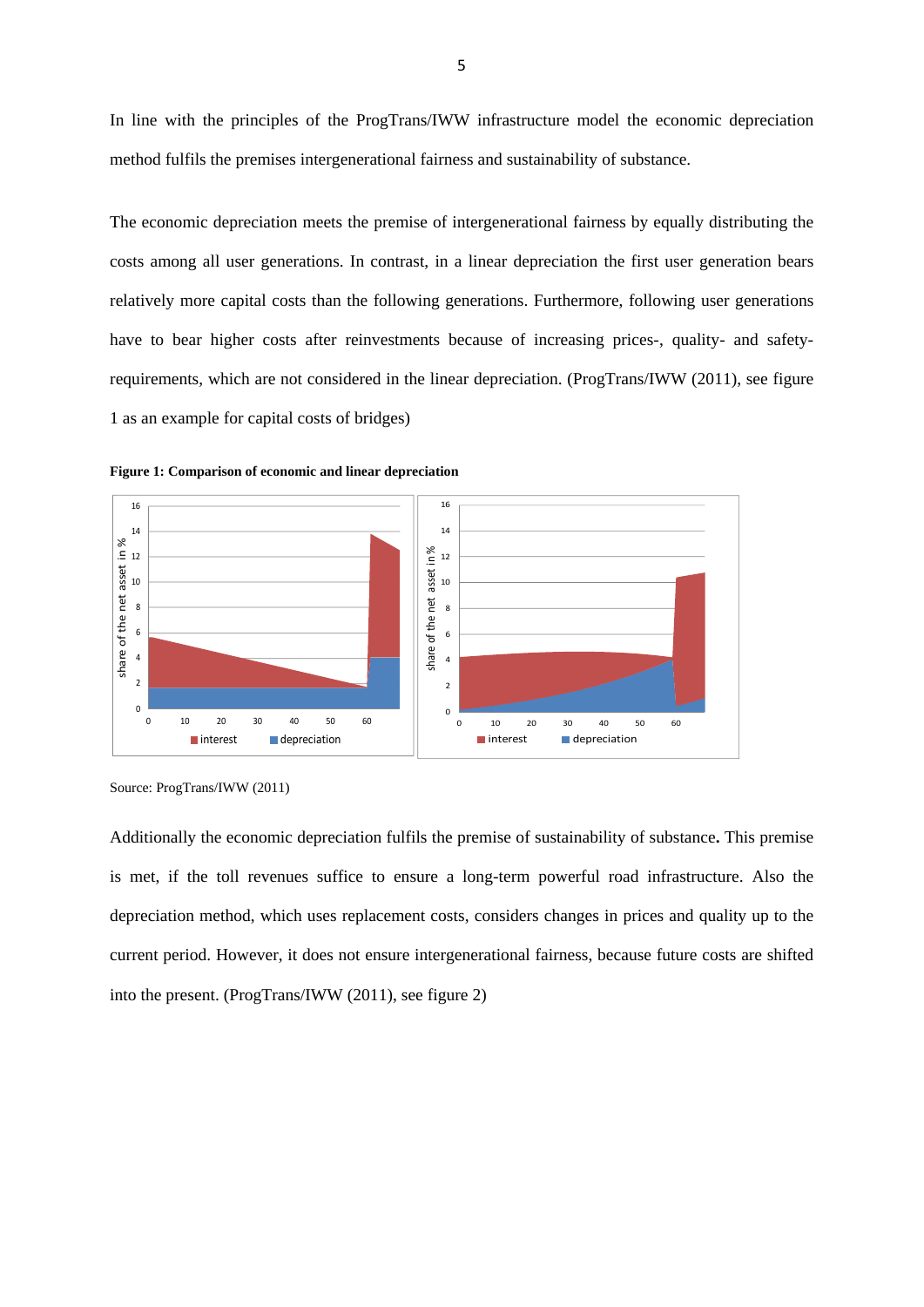

#### **Figure 2: Comparison of economic depreciation and depreciation of replacement prices**

Source: ProgTrans/IWW (2011)

### **2.2 Model description**

The ProgTrans/IWW infrastructure cost model is a disaggregated, full cost model. The costs include calculative depreciations, interests as well as operational costs. In total the infrastructure cost model consists of three calculation steps: the infrastructure cost calculation, the cost allocation and the cost differentiation (see Figure 3). In the following these steps are explained in detail.

**Figure 3: overview steps of ProgTrans/IWW infrastructure cost model** 

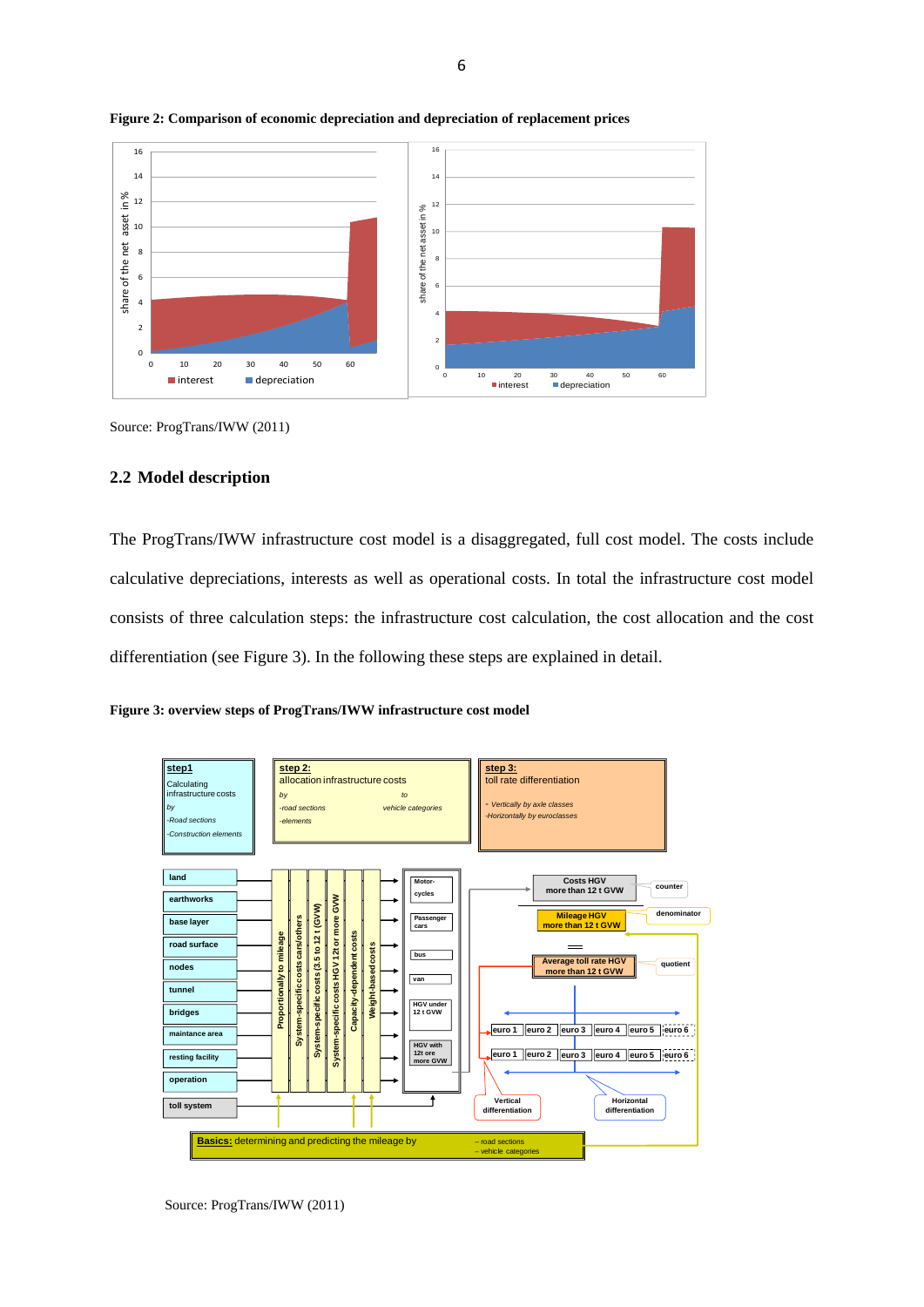The infrastructure cost calculation first requires a detailed inventory of different infrastructure elements, here, -for the base year 2005. Based on this inventory the road assets are calculated for the fiscal year. Simultaneously, unit cost rates are determined to assess replacement values for the base year. (ProgTrans/IWW (2011))

Afterwards the physical inventory has to be projected into the future by using information about midterm financial planning and the current Federal Transport Infrastructure Plan (BMVBS, 2003). In this way projected reinvestments and new constructions can be identified and considered. Information about service lives and depreciation development originate from statistics and studies of the BMVBS. Furthermore, information about investment costs serves to create unit costs rates, which are predicted on the basis of expected developments of civil engineering prices. (ProgTrans/IWW (2011))

The replacement values result from the multiplication of the predicted assets and the predicted replacement unit cost prices. By adding up all replacement values the gross stock of fixed assets is determined. Subsequently, the current depreciated value of each infrastructure element is calculated by subtracting the depreciation from the replacement values. Thereby it is affected by the extrapolated and forecasted status of assets considering terms of age, quality and constructive status. The net stock of fixed assets results of the aggregation of all current depreciated values. The predicted mileage, the asset erosion, new constructions and other factors influence the net assets and hence the amount of capital. Finally the total infrastructure costs are composed of periodical depreciations, interest, operational costs as well as by reinvestments for tunnels and bridges. (ProgTrans/IWW (2011))

Afterwards the calculated infrastructure costs are allocated to six distinct vehicle categories (motorcycles, passenger cars, van, heavy good vehicles (HGVs)<12t, HGVs>12t). Depending on the characteristics of the infrastructure costs these costs are allocated based on six allocation principles. In the following these principles are explained in more detail. (ProgTrans/IWW (2011))

The allocation of weight-dependent costs causation fulfils the premise of causation. Especially HGVs destroy the road superstructure disproportionately compared to ordinary passenger vehicles. To reduce these damages roads are dimensioned in such a way, that initial expenditures are higher. But the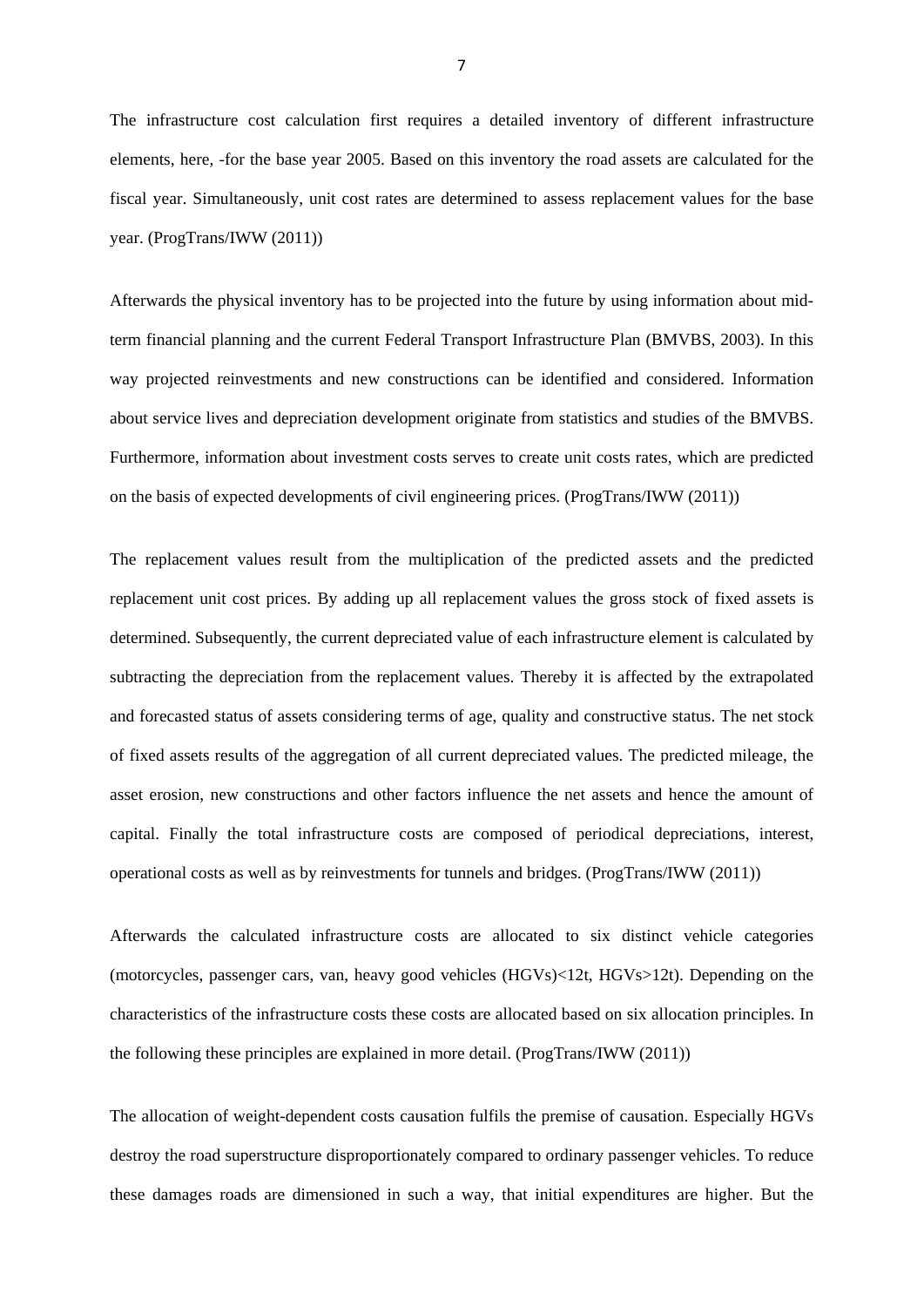excess expenditures are relatively low with regard to the disproportionately better load-resistance and services lives. The cost allocation by causation regards mainly HGVs and applies the principles of cooperative game theory. Therein it is assumed, that different prospective user categories have to negotiate about the dimension and cost distribution. Solutions for these negotiations can be found by Shapley values, which rely on axioms reflecting efficiency and fairness criteria

The weight-dependent cost allocation of use regards the vehicle category's mileages. It is based on engineering scientific knowledge resulting from the American Association of State Highway Officials (AASHO) road test in the USA, which refers especially to road superstructur. The costs are allocated by weighting the mileage with the load-specific equivalence factor of the AASHO function. This function describes the functional connection between the stress reversals and the deterioration of road superstructure depending on different axle loads. Considering the results of the AASHO road test the weight-dependent allocation of costs by usage is primarily relevant for HGVs since heavy vehicles are mainly responsibly for destroying the road's superstructure.

After attributing the costs by the principles of use and causation the remaining infrastructure costs are mainly "real overhead costs". For the allocation of these overhead costs capacity-based and proportional-based distribution keys are applied. Corresponding to the principle of causation certain user groups require more capacity compared to other groups. For expressing this circumstance of different capacity necessities the capacity-related cost allocation uses equivalence numbers, which are weighted with the mileage of the respective vehicle category. Costs, independent from the vehicle mileage, are distributed by a proportional key to every user group.

Certain costs incur due to specific system characteristics of vehicle categories. Thus these vehicle categories have to bear these costs. For this kind of allocation the vehicles are distributed in three vehicle categories: light HGV, HGV  $< 12t$  and HGV  $>12t$ . Thereupon a certain share of costs is attributed to each vehicle category without any consideration of mileage. Table ... shows an overview of the cost allocation of different constructive elements by six allocation principles. (ProgTrans/IWW (2011))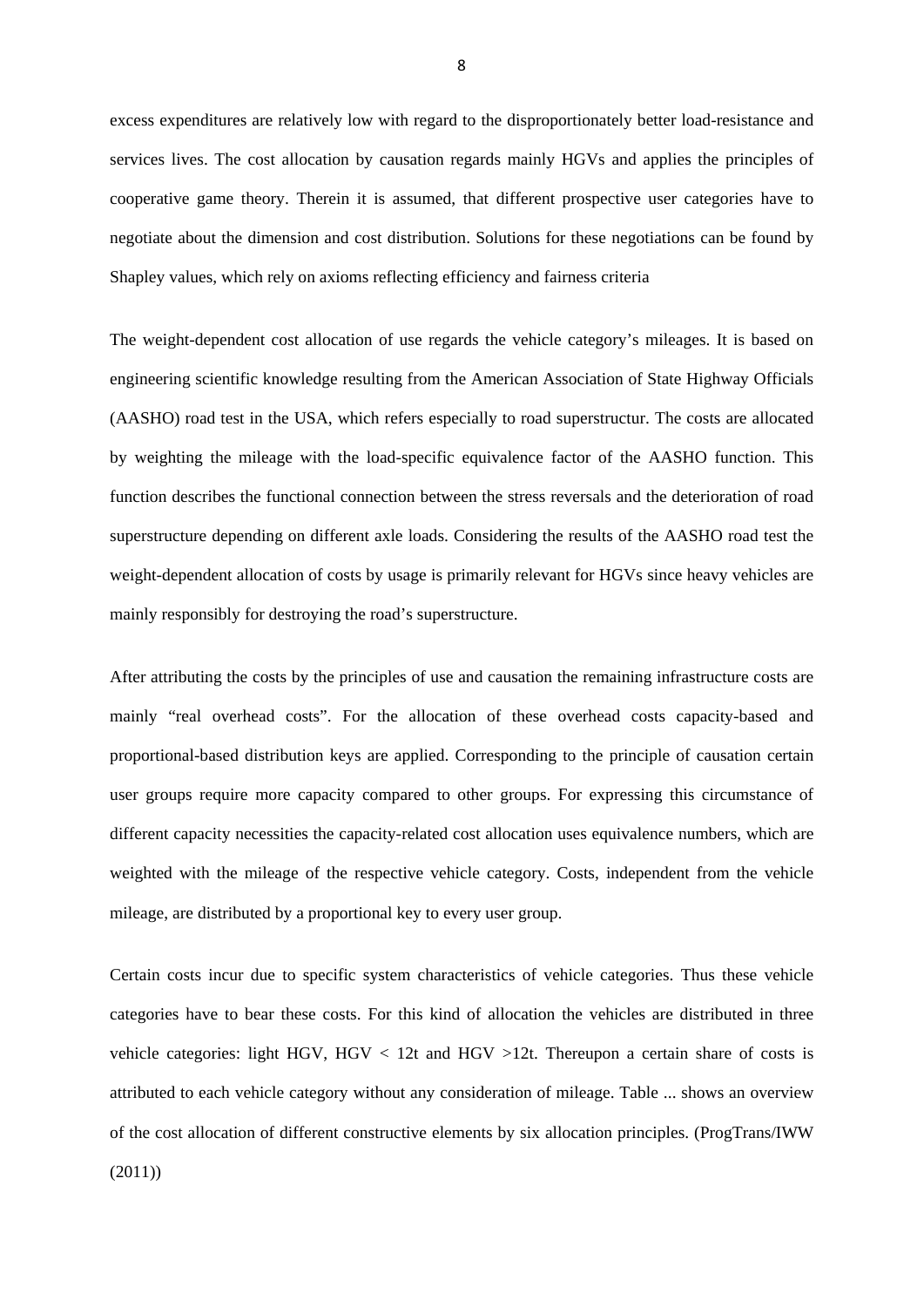|                         |     | Allocation principles |           |      |      |               |              |  |
|-------------------------|-----|-----------------------|-----------|------|------|---------------|--------------|--|
| Construction categories |     | P                     | <b>Sc</b> | Slgv | Shgv | $\mathcal{C}$ | <b>AASHO</b> |  |
| Land acquisition        |     |                       |           |      |      | 100           |              |  |
| Earthworks/             | (B) |                       |           |      |      | 100           |              |  |
| drainage                | (M) |                       |           |      |      | 100           |              |  |
| Base layers             | (B) |                       |           |      |      |               |              |  |
|                         | (M) |                       | X         | Y    |      |               |              |  |
| <b>Binders</b>          | (B) |                       |           |      | Z    |               |              |  |
|                         | (M) |                       |           |      |      |               |              |  |
| Road surface            | (B) |                       |           |      |      | 100           |              |  |
|                         | (M) |                       |           |      |      |               | 100          |  |
| Tunnels                 | (B) | 45                    |           |      | 5    | 50            |              |  |
|                         | (M) | 80                    |           |      | 20   |               |              |  |
| <b>Bridges</b>          | (B) |                       |           |      | 15   | 85            |              |  |
|                         | (M) |                       |           |      | 15   | 85            |              |  |
| Equipment               | (B) | 33                    |           |      |      | 67            |              |  |
|                         | (M) | 33                    |           |      |      | 67            |              |  |
| Branches, nodes         | (B) | 20                    | 20        | 10   | 10   | 40            |              |  |
|                         | (M) | 15                    |           |      | 10   | 40            | 35           |  |
| Motorway                | (B) | 33                    |           |      |      | 67            |              |  |
| maintenance             | (M) | 33                    |           |      |      | 67            |              |  |
| depots                  |     |                       |           |      |      |               |              |  |
| Service areas and       | (B) | 20                    | 15        | 5    | 60   |               |              |  |
| lay-bys                 | (M) | 20                    | 15        | 5    | 60   |               |              |  |
| Administration/p        |     | 33                    |           |      | 67   |               |              |  |
| olice                   |     |                       |           |      |      |               |              |  |
| Upkeep                  |     | 35                    |           | 15   | 50   |               |              |  |

#### **Table 1: distribution of cost categories by allocation principles**

*Total for each row = 100; P: Proportionally distributed costs (linear by vehicle kilometres), Slgv: System-specific costs (goods vehicles up to 12t GVW), Shgv: System-specific costs (HGVs 12t or more), C: Capacity-dependent costs (equivalent values), ASSHO: Weight-dependent costs*. Source: ProgTrans/IWW (2011)

The third step of the infrastructure cost model is the differentiation of costs. It regards only HGV>12t, which are currently subject to the toll in Germany. The costs allocated to each vehicle category are differentiated in a vertical way by two axle classes (up to three axles and more than three axles) and in a horizontal way by six different emission classes. Based on the Toll Level Regulation (MautHV) four toll rate categories A to D have to be created as follows:

- A: Enhanced Environmentally Friendly Vehicle (EEV), Euro 5, Euro 6
- B: Euro 4
- C: Euro 3
- D: Euro 2 and worse

In accordance with the Toll Level Regulation (MautHV) the spread of the average toll rate between category A and D is maximum 100%.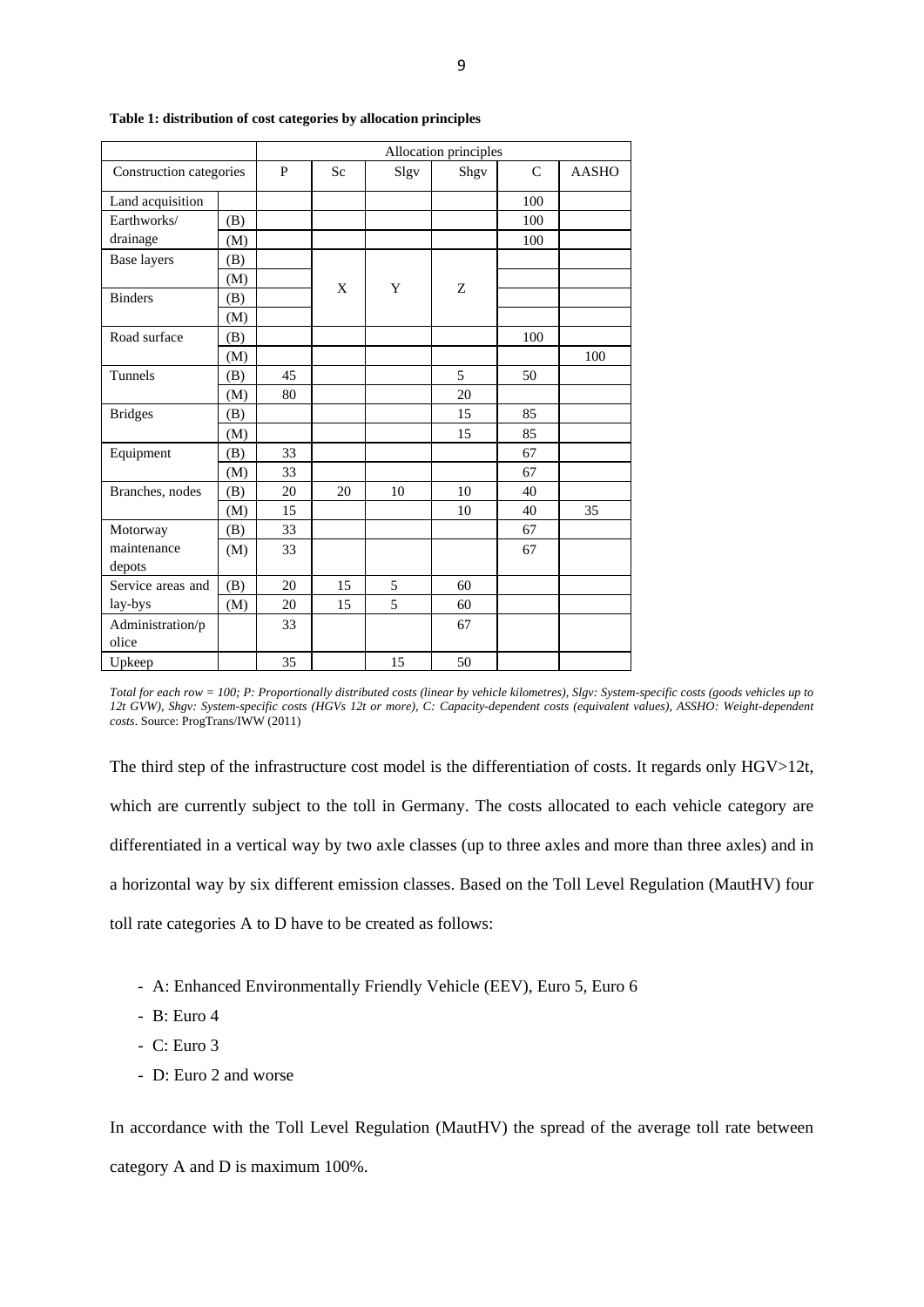The horizontal differentiation of the average toll rate takes place by using toxicity equivalents to nitric oxide or by using external costs of specific pollutants. The toxicity factors base upon information of the Recommendations for Economic Studies on Roads published by the Research Society for Road Traffic (FSGV (1997)). This factor is multiplied by the emission per pollutant and subsequently aggregated for every emission category to a category-specific total toxicity. Alternatively, external costs may serve for the differentiation of the average toll rate. For particles as PM10, PM25, nitric oxide and carbon hydride external costs are quantified on the basis of different scientific studies. These costs are multiplied by emissions of each emission class resulting in total weighted external costs per emission class.

### **3. Results of the application to selected federal roads**

Based on information of the Federal Ministry of Transport, Building and Urban Development the analysed roads have been divided into three road categories: motorways, four-lane federal roads with a direct connection to motorways and other federal roads. The selected four-lane federal road sections are predominantly located in agglomeration areas like Frankfurt, Stuttgart or Ruhr (see figure 4). Moreover, there are several road sections of national-wide significance. All in all the total length of four-lane federal roads is 2138 km. This corresponds 4% of the total length of all highways (federal roads and motorways). For calculating the infrastructure capital costs the ProgTrans/IWW infrastructure cost model has applied a nominal interest rate of 4.5%.(ProgTrans/IWW (2011))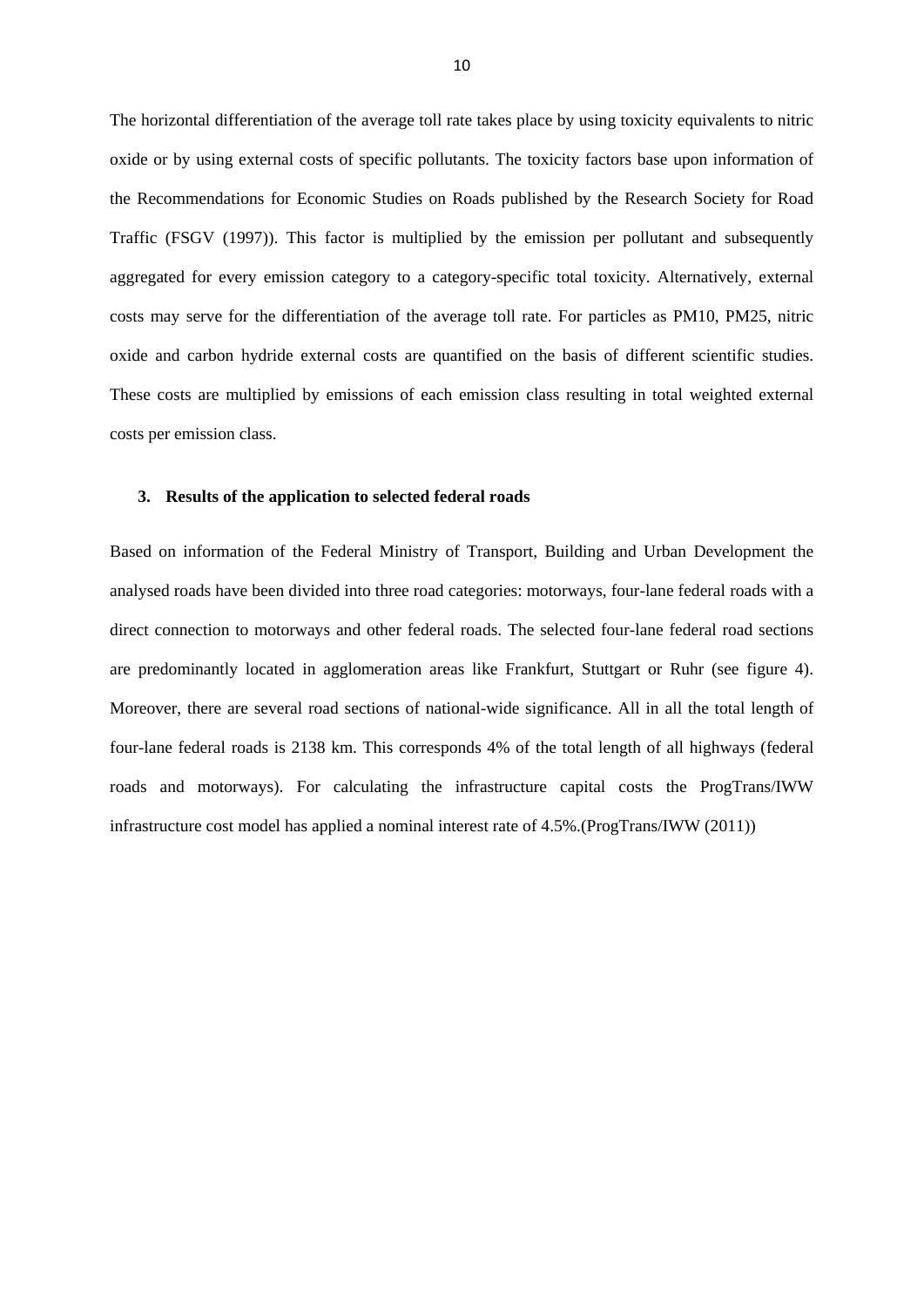

**Figure 4 Network of four lane federal roads, motorways and other federal roads 2010** 

Source: ProgTrans/IWW (2011)

In comparison the infrastructure costs per kilometer of motorways are about 30% (803.426 $\in$ km) higher than costs of four-line federal roads (618.197€/km) and four times more than other federal roads (204.987€/km). Especially nodes, tunnels and bridges of motorways and four-lane federal roads are more expensive than other federal roads. These extra costs result on the one hand from more lanes per kilometer on motorways. On the other hand this is due to a larger dimensioning of these road sections, which results in higher assets and capital costs. In comparison to motorways the land costs per kilometer on four-line federal roads are about 9% higher. This results from a relatively high proportion of four lane federal roads in agglomeration areas, where land is more expensive. (ProgTrans/IWW (2011)).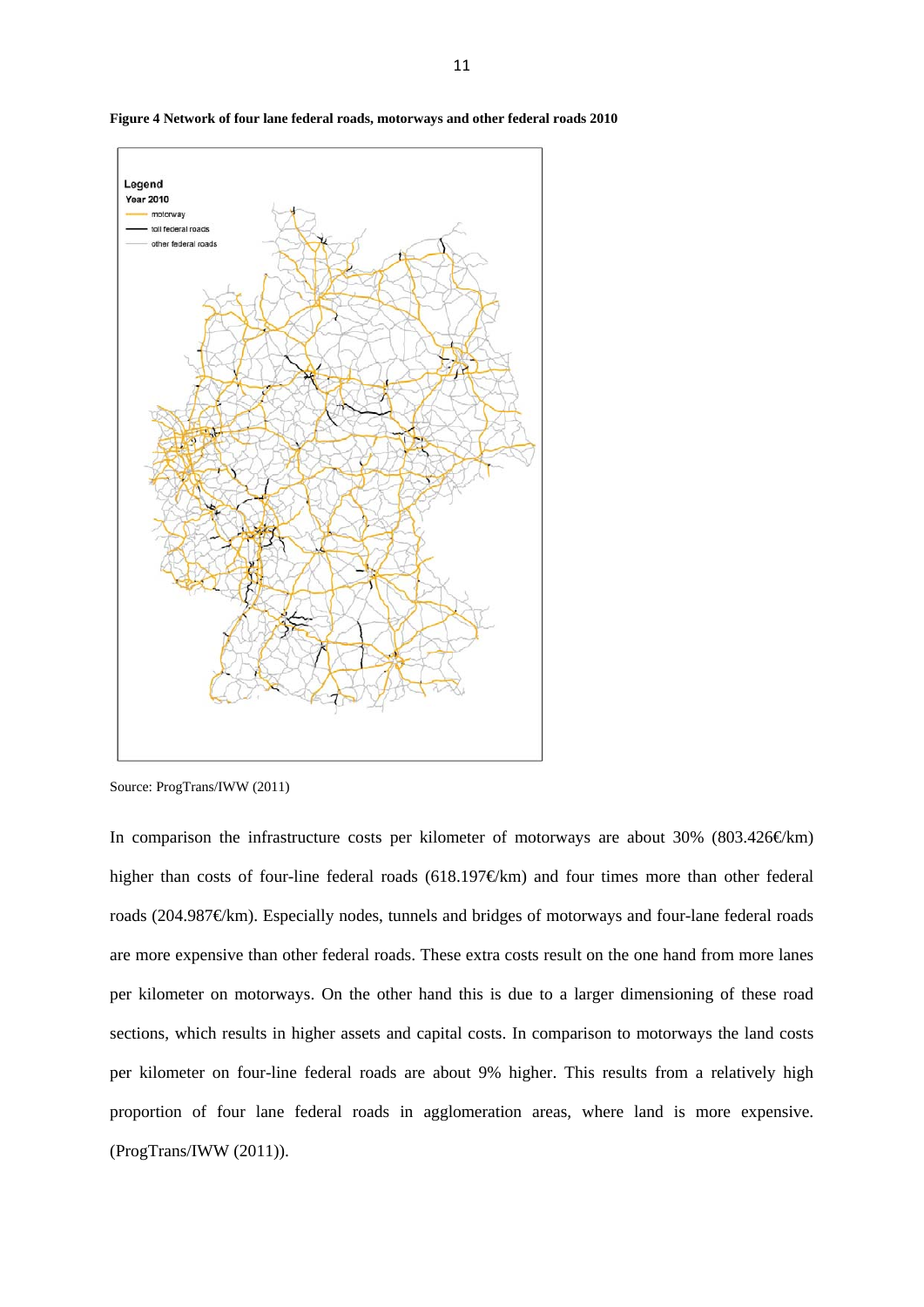



For allocating infrastructure costs to several vehicle categories information on vehicle mileages of the respective category is necessary. For this purpose information is adapted, which has already been used for the infrastructure cost model in the year 2007. This information is mainly based on an intern data set of the Federal Highway Research Institute (BASt) revealing for instance, information about lane numbers, average daily traffic volume and length of road sections. This data set served to reconstruct the average daily traffic volume for four lane federal roads and other federal roads has been reconstructed for the six vehicle classes.

As already explained in chapter 2.2 the infrastructure costs of four-lane federal roads have been allocated to six different vehicle groups. Figure 6 shows the average toll rate on selected four-lane federal roads and motorways by vehicle categories. The average toll rate on four-lane federal roads for HGVs>12t and busses is twice as high (0,32€km) as the average toll rate on motorways (0,16€km). Cars and motorcycles have to pay in average 33% more on four-lane federal roads than on motorways. This consideration can be explained by comparatively small mileages of busses and HGV>12t (0,5% of total mileages) and at the same time high costs of infrastructure dimensioning (30,3% of total costs)

Source: ProgTrans/IWW (2011)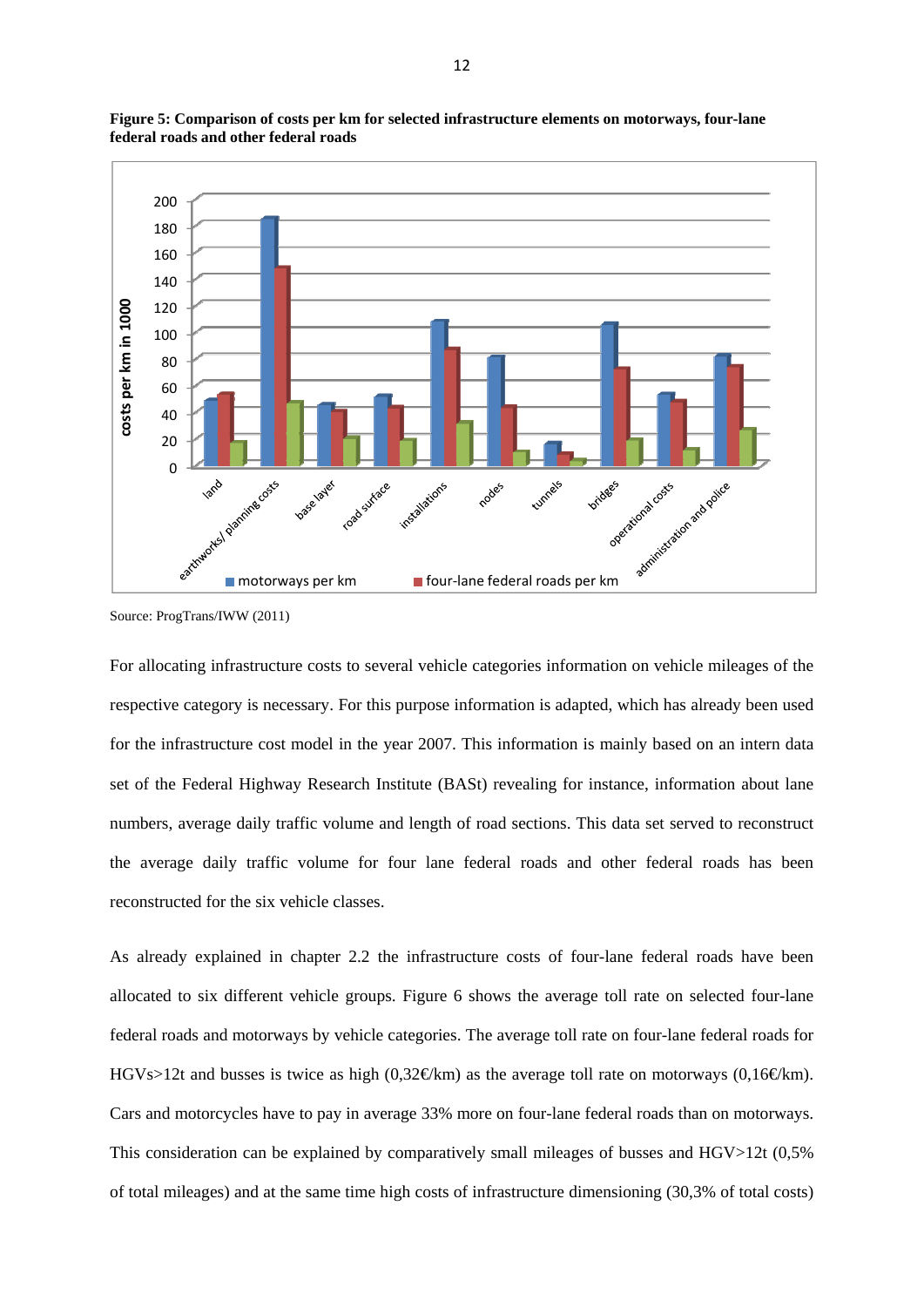allocated to these categories. The major part of the infrastructure costs of four-lane federal roads is allocated to cars (62%), which use these four-lane federal roads with a share of 86% of total mileage. (ProgTrans/IWW (2011))



**Figure 6: Average toll rate for selected four-lane federal roads and motorways by vehicle category 2010** 

**Source: ProgTrans/IWW (2011)** 

The differentiated calculations for HGV>12t via toxicity factors as well as via external costs entail similar results. Corresponding to the allocation results also the differentiation calculation shows considerable higher specific toll rates of different euro classes on four-lane federal roads compared to motorways.

### **4. Conclusion**

The ProgTrans/IWW model is a fair and activity-based infrastructure cost model. In contrast to other infrastructure cost models this model uses a future-oriented approach by applying the economic depreciation. In this way changes in prices and quality affecting the net asset, can be taken into account without failing the success neutrality.